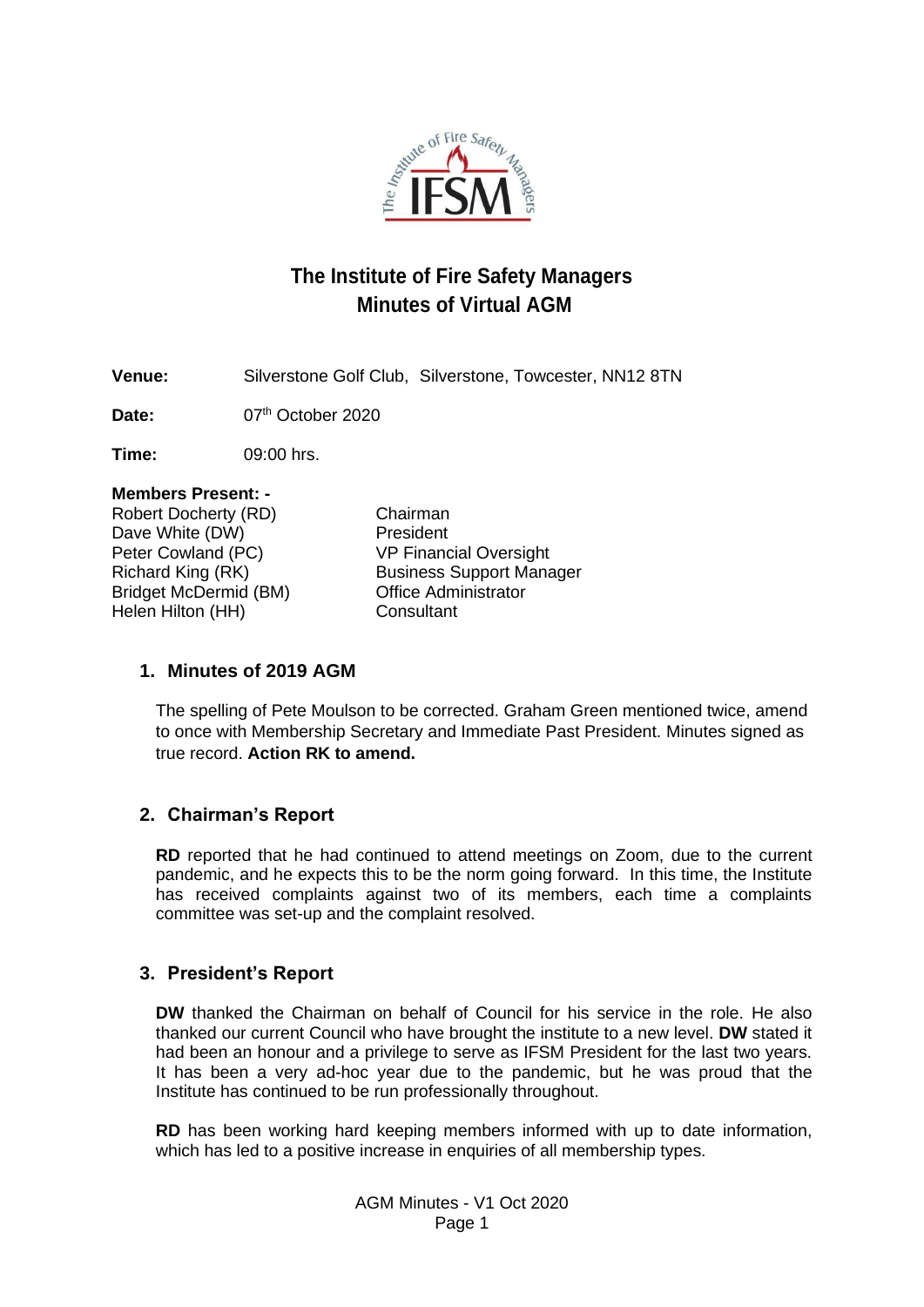**DW** announced that the sub-groups and all committees will continue to meet through Zoom for the duration of the pandemic, with the view of creating a platform to boost our development post Covid-19.

Sponsorship has been received well. Churches have sponsored £5000 for the last two years and offered to sponsor the Chairman for £4000 over the next 2 years.

Graham Green, Amanda White, and Lloyd Morgan are stepping down from Council due to health and personal reasons. **DW** thanks them for their solid contributions over the years and wishes them well in the future.

# **4. Treasurer's Report**

**PC** reported that there had been a delay with receiving the year end accounts from Ryans due to the ongoing pandemic but, the end of year accounts should be completed soon; a review meeting is to be scheduled. It was agreed that Ryans will do next year's accounts and payroll. It was agreed that the financial year will change to run alongside the budget year, from  $1<sup>st</sup>$  Jan to  $31<sup>st</sup>$  Dec each year. It should be noted that this will make the current financial year 11 months instead of 12. **RK to confirm with Ryans and set-up the review meeting.**

All subscription fee increases have been frozen during lockdown and will continue until Covid-19 subdues. The subscription fees are due to be reviewed at the next council meeting.

## **5. Agree Ryans Accountants Proposal**

See comments at action point 4.

#### **6. Membership Secretary's Report**

**DW** stated that membership had grown significantly, on average the IFSM have seen 40 new members a month and in total 400+ members have joined since last year. Affiliate membership has gone up 43%, this has been achieved through direct email marketing to our members.

#### **7. Nominations for President**

Council's nomination for the President for 2020-2022 was **RD**. There were no other nominations received and **RD** was duly elected to President. **Action RK to update formal documents, templates, and certificates.**

#### **8. Nominations for Council**

Council Officer and Council member's nominations were received. Adam Kiziak has now been elected as a full Council member. **DW** has been elected to Chairman and Adrian Simpson to Vice Chairman. **Action RK to update formal documents, templates, and certificates.**

Council as follows: